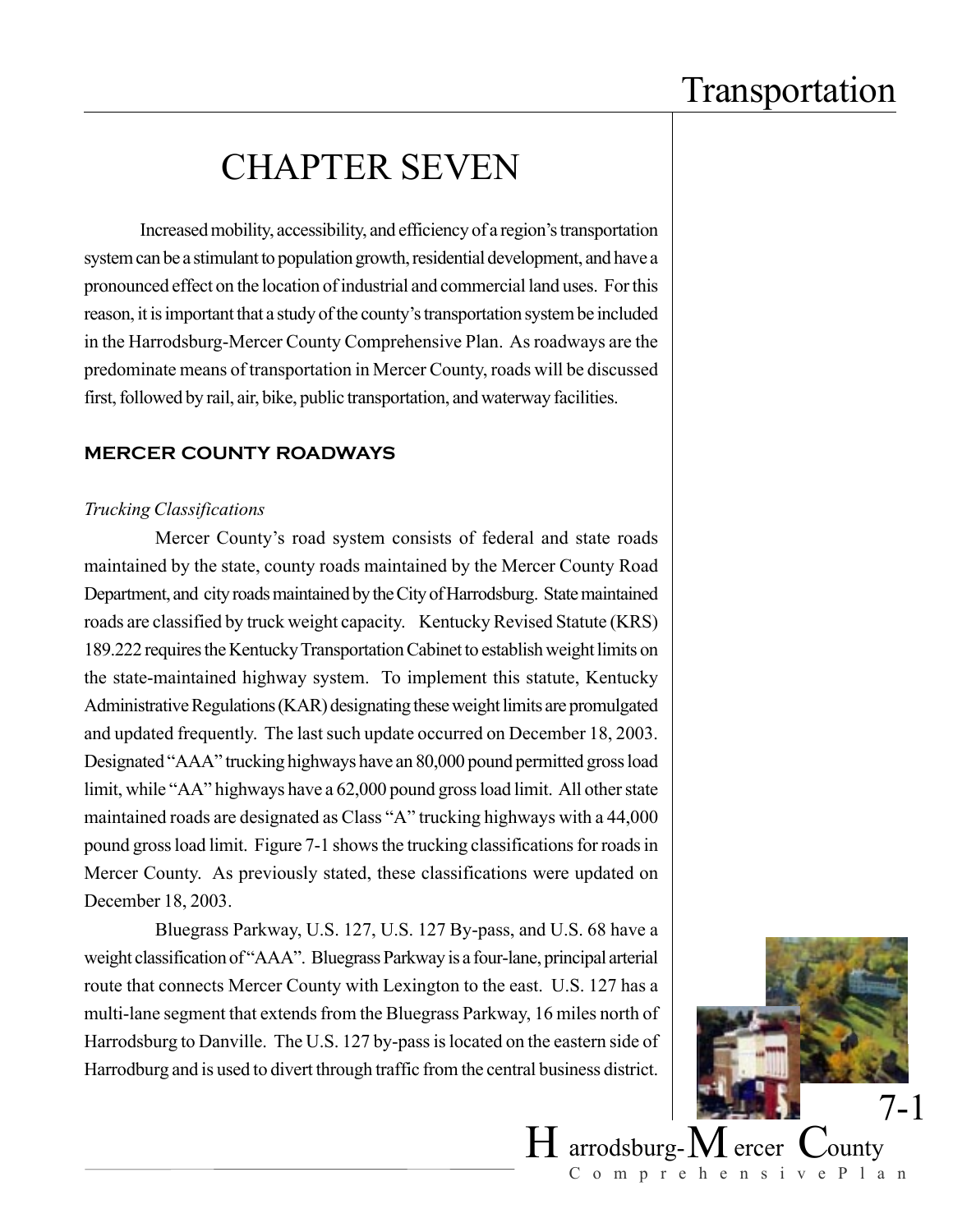U.S. 68 runs in a southwest to northeast direction across the county. It is a two laned roadway with a generally curving path with its primary route to Shakertown. "AA" Highways in Mercer County include KY 390, KY 33, KY 342, and KY 52. With the exception of KY 33, these are the primary east to west routes in the County. The remainder of state maintained roads in Mercer County are classified as "A" Highways. Roads not maintained by the state or county are maintained by the Mercer County Road Department or the City of Harrodsburg (within city limits).

### *Functional Classification Systems*

The analysis of existing roadway systems includes the assessment of the function performed by individual facilities within the system. Functional classification is the process by which streets and highways are grouped into classes, or systems, according to the character of service that they are intended to provide. As established by the Kentucky Transportation Cabinet, and shown on Figures 7-2 and 7-3, the functional roadway classifications for Mercer County and the City of Harrodsburg. The functional classification system for Mercer County is as follows:

*Rural Principal Arterial* - The rural principal arterial system consists of a connected rural network of continuous routes having the following characteristics: 1) Serve corridor movements having trip length and travel density characteristics indicative of substantial statewide or interstate travel; 2) Serve all, or virtually all, urban areas of 50,000 and over in population and a large majority of those with populations of 25,000 or over; 3) Provide an integrated network without stub connections except where unusual geographic or traffic flow conditions dictate otherwise.

*Rural Minor Arterial* - Rural minor arterial roads, in conjunction with the principal arterial system, form a rural road network having the following characteristics: 1) Link cities and larger towns (and other traffic generators, such as major resort areas, that are capable of attracting travel over similarly long distances) and form an integrated network providing interstate and intercounty service; 2) Be spaced at such intervals, consistent with population density, so that all developed areas of the state are within a reasonable distance of an arterial highway; 3) Provide (because of the two characteristics defined previously) service to corridors with trip lengths and travel density greater than those predominately served by rural collector or local systems. Minor arterials therefore constitute routes whose design should be expected to provide for relatively high overall travel speeds, with minimum interference to through movement.

*Rural Collector Roads-*Rural collector roads generally serve intracounty traffic where travel distances are shorter than those on arterial routes. On average, more moderate speeds occur on these roads. There are two (2) types of rural collector routes, characterized as follows:

*Major Collector* - These routes typically: 1) provide service to the county seat not on an arterial route and to other traffic generators of equivalent intracounty importance, such as consolidated schools, shipping points, county parks, etc. ; 2) link these

7-2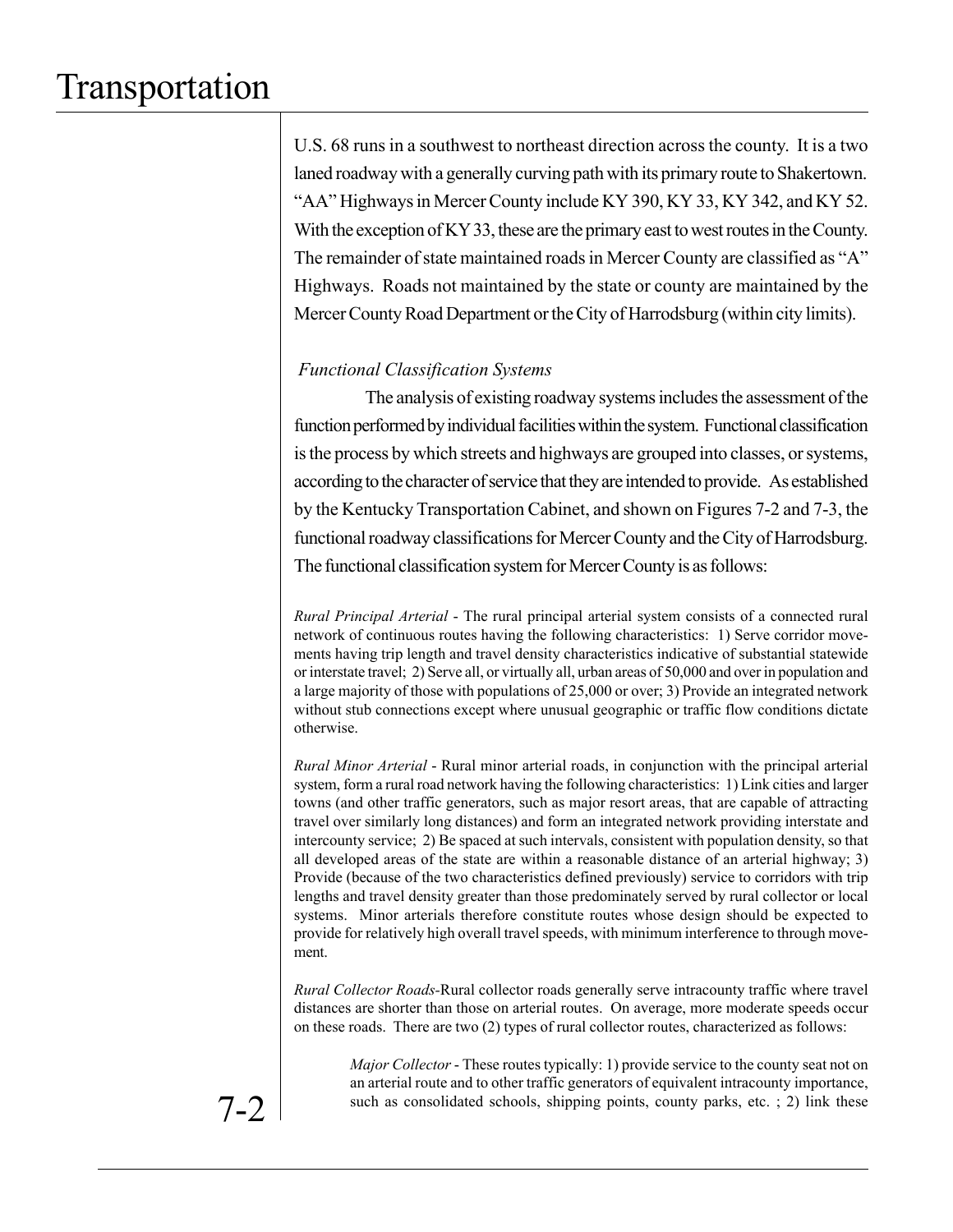places with nearby larger towns or cities, or with routes of higher classification; and 3) serve the more important intracounty travel corridors.

*Minor Collector -* These routes are; 1) spaced at intervals, consistent with population density, to collect traffic from local roads in order to bring all developed areas within a reasonable distance of a collector road; 2) provide service to the remaining smaller communities; and 3) link the locally important traffic generators with rural areas.

*Rural Local Roads* - Roads within this classification have the following characteristics: 1) Serve primarily to provide access to adjacent land; and 2) provide service to travel over relatively short distances as compared to collectors or other higher road classifications. Local roads account for the remainder of roadways not classified as a principal arterial, minor arterial, or collector systems.

According to the Kentucky Transportation Cabinet, the Bluegrass Parkway, U.S. 127, and U.S. 127 by-pass are classified as "Rural Principal Arterials". Only one (1) road, U.S. 68 east of Harrodsburg city limits, is classified as a "Rural Minor Arterial". Roads classified as "Rural Major Collectors" include KY 390, U.S. 68 west of city limits, KY 152, and KY 33. "Rural Minor Collectors" include KY 1987, KY 1160, KY 926, KY 1988, KY 1989, KY 1343, KY 1491, KY 1920, KY 1915, and KY 598. The remaining roads in Mercer County are considered to be state maintained rural local roads.

The Kentucky Transportation Cabinet uses a separate classification system for incorporated or urban areas. Therefore, the classification for streets within the City of Harrodsburg differs slightly from those in the County as shown on Figure 7- 3. Classifications for more urban areas are as follows:

*Urban Principal Arterial* - This system of streets and highways serve the major centers of activity of a metropolitan area, the highest traffic volume corridors, the longest trips, and should carry a high proportion of the total urban area travel on a minimum of mileage. These roads should be integrated both internally and externally between major rural connections.

*Urban Minor Arterial* - These roadways interconnect with and augment the urban arterial system and provide service to trips of moderate length at a lower level of travel mobility than principal arterial routes.

*Urban Collector Streets* - The collector street system provides both land access service and traffic circulation within residential neighborhoods, commercial, and industrial areas. These roads differ from arterials as they penetrate residential neighborhoods distributing trips from arterials to the ultimate destination. The collector street also collects traffic from local streets in residential areas and channels it to the arterial road system. In the central business district, the collector system includes the street grid to facilitate traffic circulation.

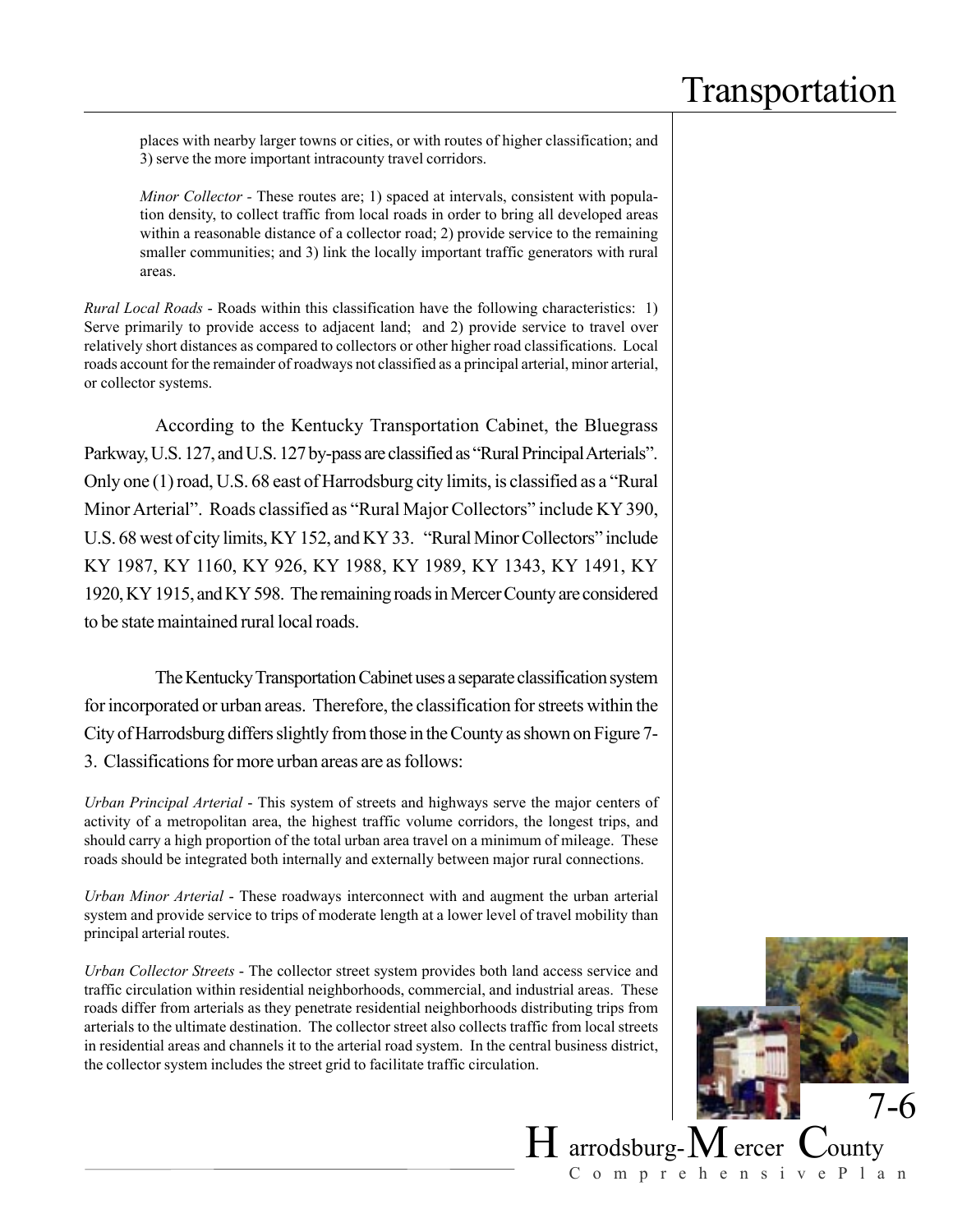*Urban Local Streets* - The local street system comprises all roads not placed in higher classifications. These streets primarily provide direct access to abutting land and access to the higher street classifications. These streets offer the lowest level of mobility. Service to through traffic movement is typically discouraged.

Within city limits, U.S. 127 and U.S. 68 (northeast of city limits) are the only two (2) roads classified as a "Urban Principal Arterials". "Urban Minor Arterial" routes in Harrodsburg are, U.S. 68 (southwest of city limits), KY 152, and KY 1989. Roads classified as "Urban Collector Streets" include Tapp Road, Moberly Road, Price Avenue, East Factory Street, West Lane, East and West Broadway, North Magnolia Street, East and West Office Street, North and South Main Street, Mooreland Avenue and Beaumont Avenue. Roads categorized as "Local Access" include state supplemental roads and other local roads used solely for internal traffic circulation within residential, commercial or industrial developments.

### *Traffic Volume*

Traffic volume on roadways is measured by average daily traffic counts. These counts are periodically performed on major state maintained highways by the Kentucky Transportation Cabinet, Division of Planning. Figures 7-4 and 7-5 are Kentucky Transportation Cabinet Traffic Count Maps (released October 2002). These maps show the average daily traffic counts for major state maintained roads within Mercer County and the City of Harrodsburg. The majority of traffic counts were taken between the years 1999 and 2002. As can be seen from reviewing the maps, the most highly travelled routes in Mercer County are Bluegrass Parkway and U.S. 127. It is surprising to note that the traffic counts on U.S. 127 are comparable to the parkway. Least travelled routes are KY 1941 and KY 598. In the City of Harrodsburg, the U.S. 127 by-pass, KY 152, and U.S. 68 carry the most traffic. In conjunction with functional classification system, the data provided in Figures 7-4 and 7-5 can assist the county and city in assessing the adequacy of major roadways for development and gives sufficient background data to request traffic impact studies on development proposals as part of a review process.

### *Traffic Analysis*

Another important facet of transportation planning is the analysis of travel patterns in relation to existing land use. This analysis assists the county to assess the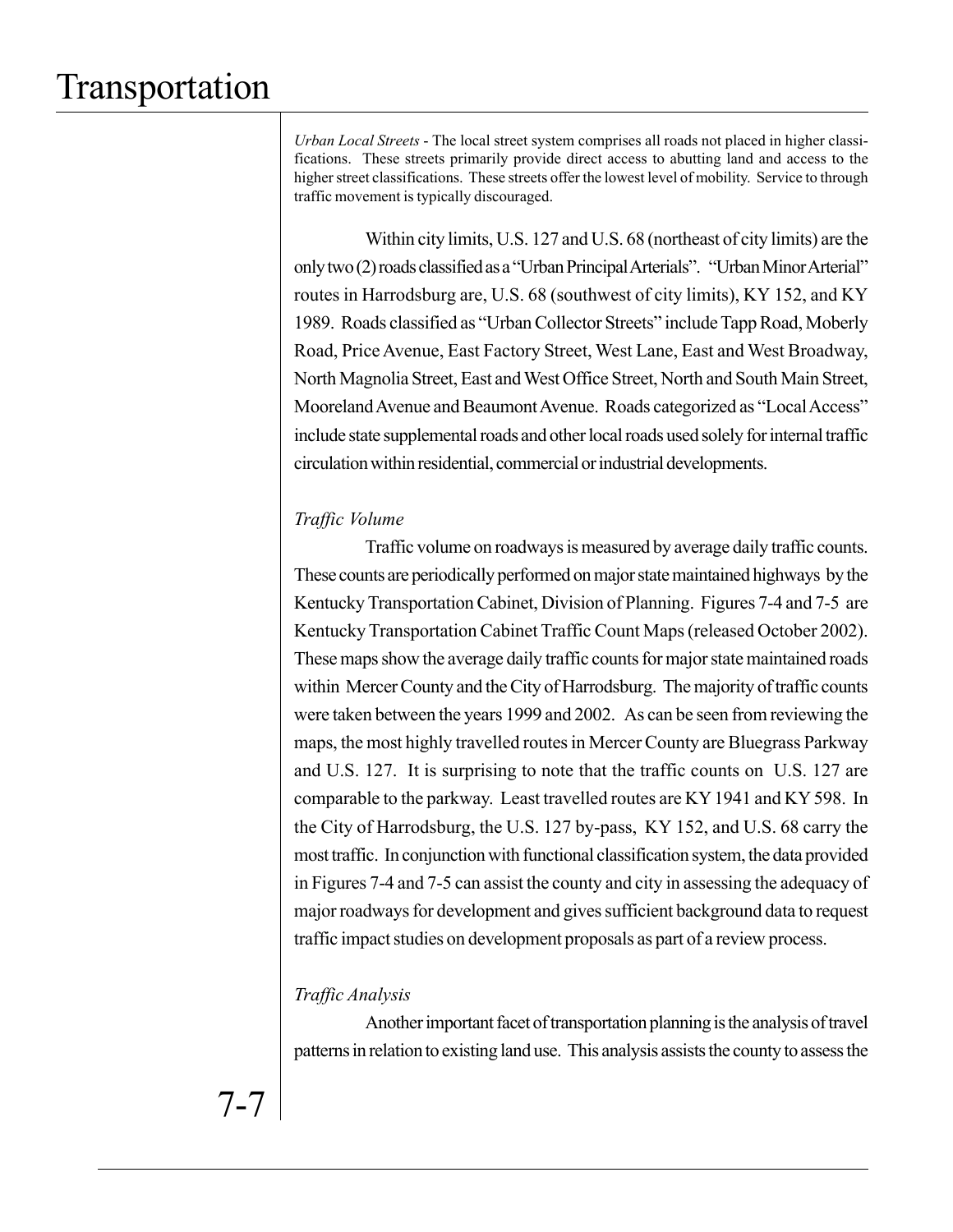existing road network, determine future travel projections, and address deficiencies that must be improved to meet future demand. In turn, it becomes necessary to recognize that the amount of traffic in Mercer County and Harrodsburg depends upon a number of factors. These include population, the amount and location of industrial, commercial, public facility and higher density residential uses, and the degree to which automobiles are used.

The most useful method in determining travel patterns is to differentiate between the types of trips that are taken. These trips can be classified into one (1) of three (3) main categories:

1. **Internal Trips:** Both the origin and destination of the trip are within the planning area.

2. **External Trips:** Either the origin or the destination of the trip is within the planning area while the other is in another town or county.

3. **Through Trips:** Both the origin and destination of the trip are outside the planning area.

Information needed to determine the types of trips taken in the county is readily available by reviewing the commuting patterns of Mercer County residents which can be obtained from the U.S. Census Bureau. This data is more closely examined in the *Existing Economic Conditions* portion of the plan, but generally shows that of the number of persons working in Mercer County, only 36.2% come from other areas with the majority (63.8%) of workers being Mercer County residents. Therefore, the commuting patterns of the county can be generalized as being mostly internal. The land uses that generate the heaviest traffic volumes are as follows: Hitachi Automotive Products, Trim Masters, Corning Incorporated, Bay West Paper Corporation, Modine Climate Systems, Mercer Stone Company, Harrodsburg Central Business District, Anderson Dean Park, Mercer County and Harrodsburg Independent School District. External trips to the county would include the commuting patterns of workers into the county, and visits to Ft. Harrod, the Harrodsburg Central Business District, and Shakertown. External trips from the county occur along U.S. 127 and Bluegrass Parkway predominately to the counties of Fayette, Boyle, Anderson, Franklin, Woodford, and Jessamine Counties. Through trips to the county occur along the Bluegrass Parkway and U.S. 127 as these roadways are designed to carry large volumes of traffic, the greatest distance with little interruption or access to abutting properties.

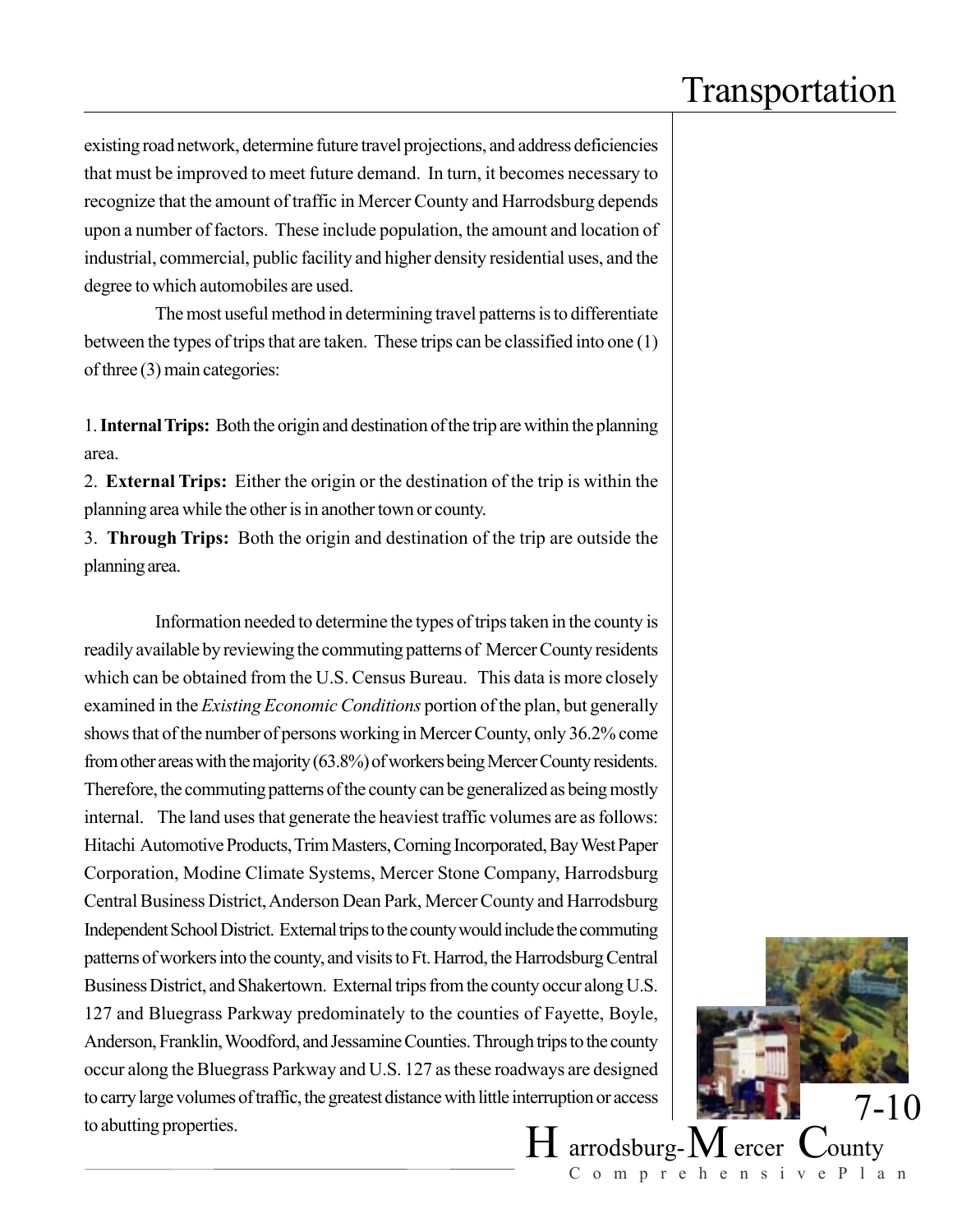### *Planned Road Improvements*

Traffic in Mercer County is expected to continue to steadily increase. The completion of the U.S. 127 by-pass and improvements to U.S. 68 make the county more accessible and increase traffic volumes in these areas. Some traffic congestion continues to occur in Harrodsburg's Central Business District due to the various railroad crossings and number of access points for a high concentration of commercial operations. In addition, as employment and industrial opportunities grow in the county, some additional truck traffic should be anticipated along the U.S. 127 by-pass, U.S. 68, KY 390, KY 152, KY 33, Tapp and Moberly Roads. It is important that the planning commission monitor traffic volumes in these areas and require traffic impact studies when large, higher density land uses are proposed along these routes in order to ensure that the roadways continue to operate within their design capacity. In addition, the planning commission may want to consider implementing more stringent access management techniques on these roadways, especially in the Harrodsburg Central Business District.

As Mercer County is not within a Metropolitan Planning Area and funding for major road improvements generally comes from federal and state sources, the Kentucky Transportation Cabinet takes the lead role in planning for transportation improvements in Mercer County. Planned improvements for Mercer County are identified in the Kentucky Transportation Cabinet's Six Year Plan (2002-2008). The locations of these improvements are shown on Figure 7-6 and are described as follows:

1. **Pavement Rehabilitation of Bluegrass Parkway.** Mago Construction Company was awarded the asphalt surface bid on December 12, 2001 with construction beginning on February 18, 2002. The total cost of construction was estimated at \$4,838,719.75. The project is 100% complete.

2. **Minor widening of U.S. 68** from Chinn Lane to Chatham Lane. The bid for this project was awarded to ASL Excavating, Inc. on May 29, 2003 with construction beginning on July 7, 2003. The contract amount for this project was \$1,306,154.56. The project is approximately 100% complete.

3. **Bush Creek Bridge Replacement on KY 1987.** Design for the project is scheduled for 2005 , with construction and completion in 2008. This project will be funded through the Federal Bridge Replacement Program. The estimated cost of construction (not including design, utility relocation, etc.) is \$400,000.

4. **Salt River Bridge Replacement on Vanarsdell Road (KY 1988).** Funding for the design , right-of-way acquisition, and utility relocation was authorized in February 2002 with estimated completion in 2004. This project will be funded through the Federal Bridge Replacement Program. The estimated cost of construction (not in-

7-11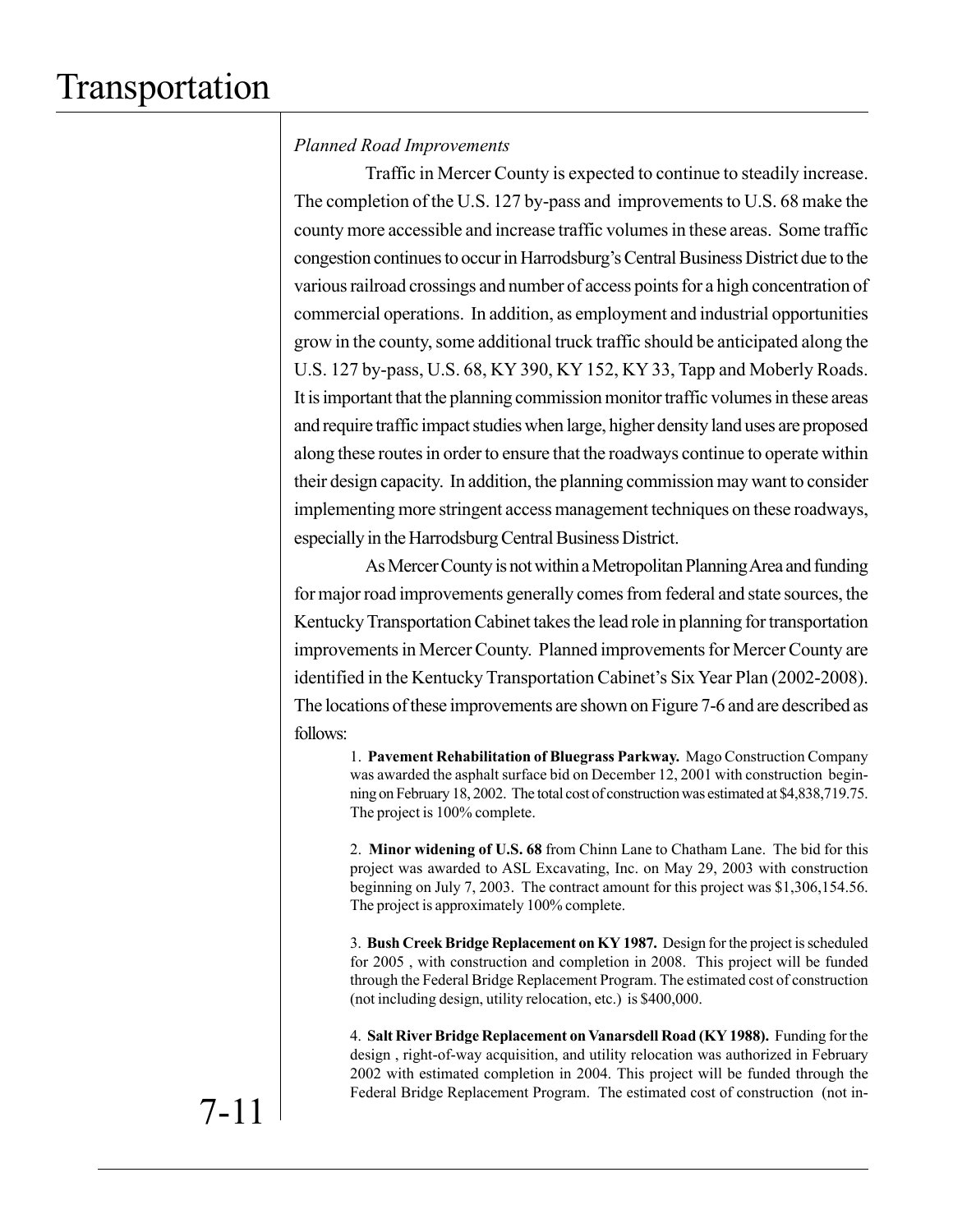cluding design, utility relocation, etc.) is \$775,000.

5. **Town Branch Bridge Replacement on KY 1989.** Funding for the right-of-way acquisition was authorized in August 2001. Utility relocation and construction is estimated to begin in 2004. The estimated cost of construction (not including design, utility relocation, etc.) is \$300,000.

6. **Dry Fork Bridge Replacement on U.S. 68.** Funding for the design, right-of-way acquisition, and utility relocation was authorized in August 2003 with estimated completion in 2004. This project will be funded through the Federal Bridge Replacement Program. The estimated cost of construction (not including design, utility relocation, etc.) is \$398,426.

7. **Cane Run Creek Bridge Replacement on KY 152.** Garrison Construction Company, Inc. was awarded contract (total amount \$517,917.54) on March 4, 2003 with construction beginning on April 15, 2003. The project is 100% complete.

#### *Roadway Maintenance and Improvements*

In addition to constructing new roadways, it is important for a county and city to maintain their existing transportation system in an operationally safe and efficient condition. The county, city and state share the responsibility of maintaining the transportation system within Mercer County. The county is responsible for maintaining county roadways, while the state maintains state highways or routes. At the present time the county does not have a systematic method of inventorying conditions on the county-maintained road system and schedules needed improvements and maintenance on an annual or as-needed basis. Therefore, it is recommended that the County develop a County Road Management Plan that includes the following:

1. Regularly updated inventory of road conditions.

2. Establishment of criteria for prioritizing road improvement projects and routine maintenance. Examples of relevant criteria would include functional characteristics of the roadway, total traffic volume, and severity of conditions or deterioration.

3. Integration of road improvement projects into a multi-year capital improvements program administered in conjunction with state improvements contained in the Six Year Plan.

4. Yearly review of prioritized road improvement projects and scheduled maintenance work.

5. A plan to redesign and realign county roads.

6. Explore intermodal activities to enhance tourism and increase access to community facilities, such as the Anderson-Dean Park. Facilitating multi-modal transporta-

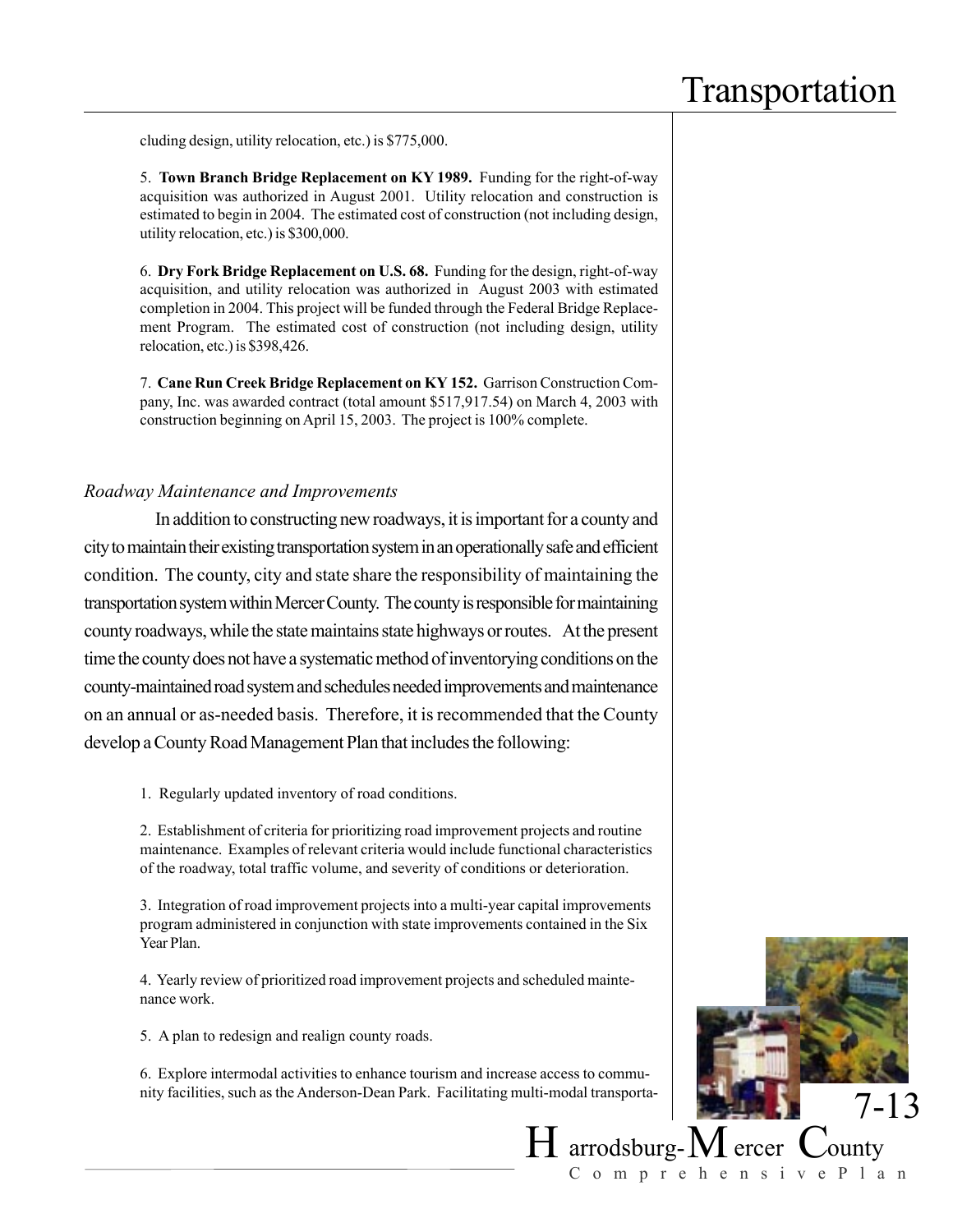tion options would not only enhance tourism but would alleviate traffic congestion by providing pedestrian and bicycle alternatives. Not to mention the health benefits of promoting Active Living in the community.

It is important to note that the City of Harrodsburg has recently completed an inventory of streets maintained by the city. Over the next several months, the city plans to assess road conditions and develop a long term maintenance plan for these roadways.

#### *Access Management*

Roadways serve a dual function of facilitating traffic movement and providing access to abutting properties. Where those two functions conflict, roadway design capacity will not be achieved resulting in congestion and an increase in traffic accidents. Therefore, it is important to mention another category of roadway improvements referred to as access management guidelines. The implementation of access management guidelines enhance the overall transportation system by ensuring that each roadway continues to function at its capacity level.

Although access to local streets is regulated solely by local government, the Kentucky Transportation Cabinet must authorize new access points (or curb cuts) onto state-maintained roadways from abutting properties. However, the Cabinet's standards are, in effect, minimum standards since local governments may deny access that was approved by the state. Local governments may establish and enforce their own access standards, which may be more stringent, through zoning and subdivision regulations.

Access management guidelines help to assure that a roadway will operate at its design capacity by identifying factors that need to be considered when access points from individual properties to a roadway are approved. Along arterials and major collectors, for example, driveways should be kept at a minimum. Measures that should be considered as part of access management include provision for:

- Parallel service roads
- Frontage roads
- Interconnected parking lots
- Shared driveways
- Limitation on turning movements (especially left turns)

• Limitations on new access points (including numerous cul-de-sacs) for subdivisions.

## 7-14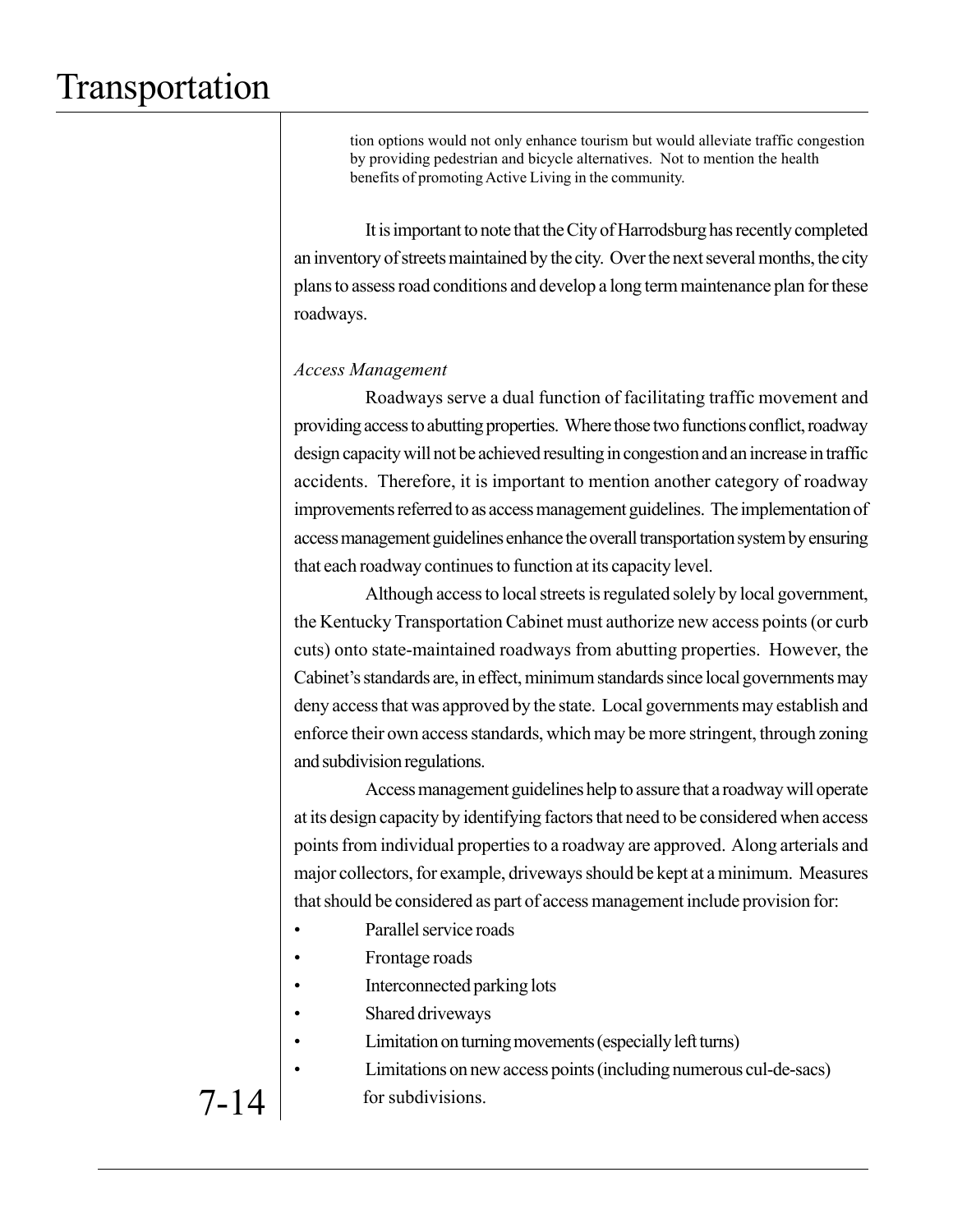#### *Locally Identified Projects*

Other projects which are not a part of the Kentucky Transportation Cabinet's Six Year Plan but have been identified by Mercer County residents as needed and desired include:

- 1. The improvement of circulation in the Harrodsburg Central Business District.
- 2. Norfolk Southern Railroad crossings in downtown Harrodsburg.

3. Installation of turning lanes on U.S. 27 in Salvisa for access to Dory Drive in order to improve traffic safety in this area.

4. Realignment of U.S. 68 using Paris Pike as an example.

5. Ensure implementation of the U.S. 127 By-pass study through the amendment of current Zoning Ordinances and Subdivision Regulations.

The most critical transportation needs in the present and foreseeable future concerns the traffic handling capacity in the Harrodsburg Central Business District. Traffic congestion in this area is caused by U.S. 127 and numerous access points for commercial development. Although traffic volumes in these areas have been reduced by the completion of the U.S. 127 by-pass, not all problems have been mitigated. Another continuing concern is the Norfolk Southern Railway crossing in Harrodsburg near Factory Street. As train volume continues to increase in this area, the congestions and delays only become worse. Trains often obstruct traffic for several minutes within long trains blocking several crossings at a time thus eliminating alternate routes. It is recommended that other improvements and alternative routes be considered to mitigate congestion and access problems. This could be achieved through minor widening, operational and intersection improvements to improve traffic flow. This approach is termed Traffic System Management (TSM) and could include improvements such as: 1) limitation or prohibition of turning movements; 2) provision of left or right turn lanes; 3) limitation or prohibition of trucks and on-street parking; 4) installation or adjustment of traffic signs and signals; and 5) widening of intersection approaches and widths.

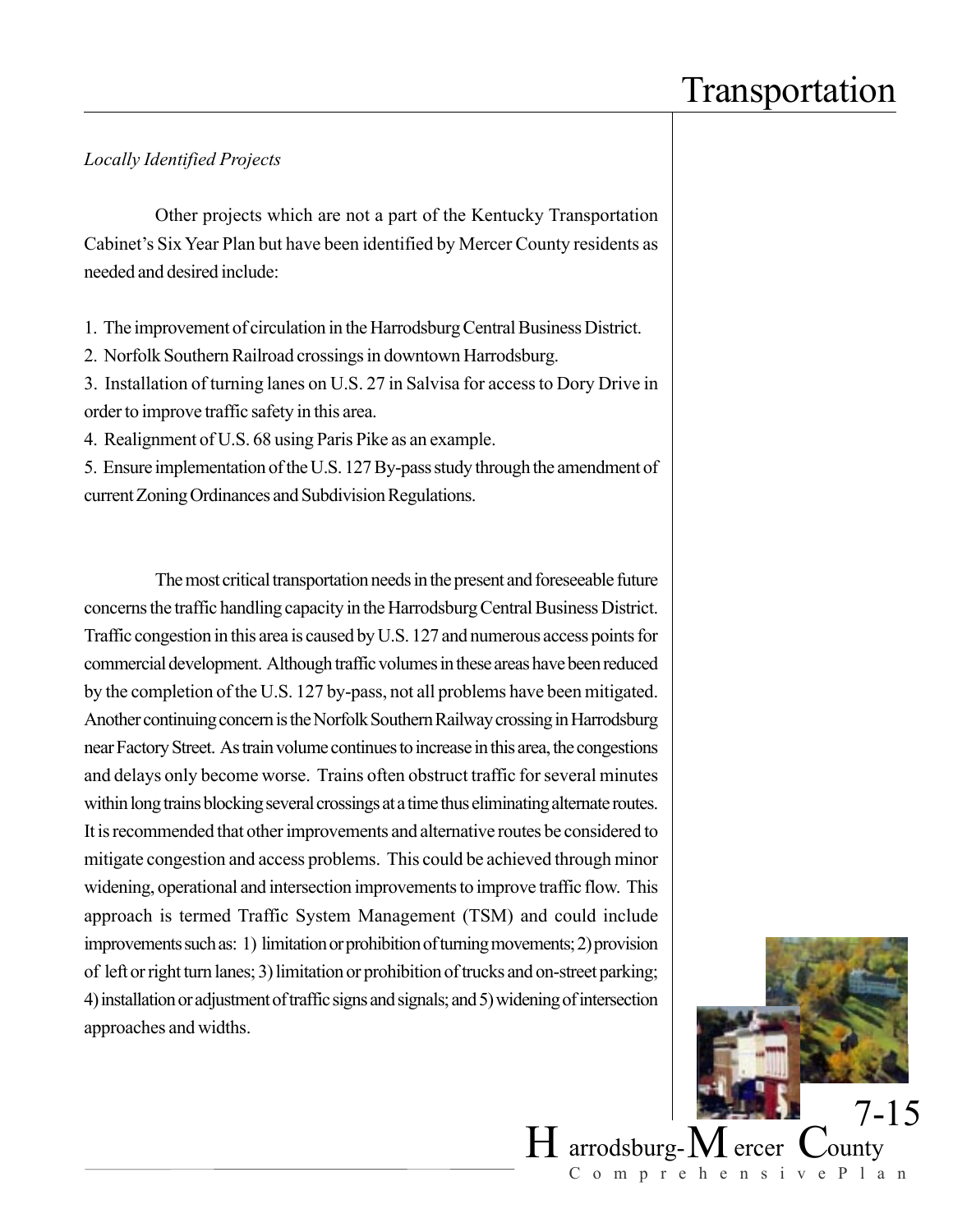### **Rail Service**

Main line rail service is provided to Harrodsburg by the Norfolk Southern Railroad Corporation. The Norfolk Southern Railroad parallels U.S. 127 through Mercer County, crossing diagonally through Harrodsburg from northwest to southeast. It crosses U.S. 127 in Harrodsburg. One section of the rail service runs from North to South in Mercer County and the second section bisects the towns of Burgin and Curdsville. Only commercial rail services are available as there is no passenger service available in the county. The nearest multi-modal facilities are located in Georgetown, Kentucky, approximately fifty (50) miles northeast of Harrodsburg.

The level of rail service within the planning period should be sufficient to cover any additional demand brought by future industrial expansion. Rail sidings can be provided to new industries, since industrial sites in the county lie near or directly along the railroad routes.

### **Air Service**

 For many years, air transportation was provided in Mercer County by the Harrodsburg-Mercer County Airport located on the east side of U.S. 127 approximately one (1) mile north of the city limits (presently the site of the Anderson-Dean Park). However, airport facilities are no longer at this location. Currently the closest airport that is easily accessible is Stuart Powell Field near the City of Danville, located only thirteen (13) miles southeast of Harrodsburg. The airfield consists of two runways, 2,400 and 5,000 feet in length and a taxiway. Both runways are lighted from dusk to dawn with hangar and tiedowns available.

Scheduled commercial and passenger service is available near Lexington at the Bluegrass Airport. This airport is located thirty-two (32) miles northeast of Harrodsburg on U.S. 60. Airlines serving the airport include ATA Connection, Continental Express, Delta Airlines, Northwest Airlink, United Express, and US Airways Express. All major services, lighting, and control are available. In addition, the airport houses the "Aviation Museum of Kentucky". It is also important to note that the airport is currently in the process of updating its master plan (last completed in 1995). This plan will provide the Airport Board with a comprehensive overview of the airport's needs over the next twenty (20) years.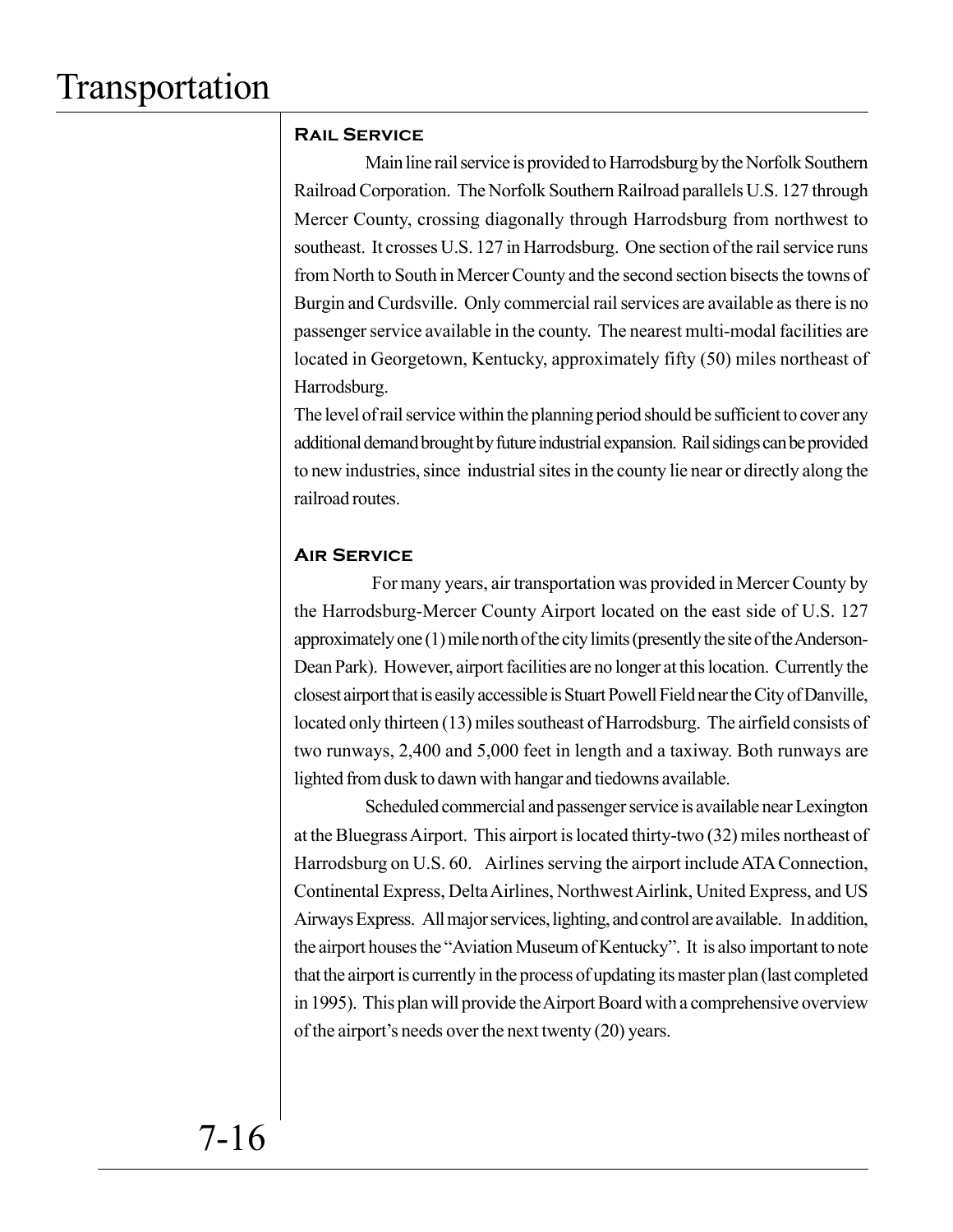#### **Bikes and Bikeway Transportation**

Over the past several years, the use of bicycles as a viable means of transportation have substantially increased. This overall trend has been accepted as a very desirable addition to most communities as it increases the quality of life for residents and provides linkages to recreational or institutional facilities. Bikeway and pedestrian routes typically involve usage by all ages for recreational and educational purposes as well as providing a means of transportation to and from work. Accompanying increased usage for such routes, is the desire for improved bikeway and pedestrian facilities in order to make trips along these routes as safe as possible. This is especially important since some trips occur within existing road rights-of-way.

For the most part, there are two (2) major categories of bicycle facilities: (1) on road, and (2) separate. The most common type of bikeway is located along existing roadways. This enables the cyclists to travel to almost any destination. Separate bike paths and multipurpose trails are designed specifically for the purpose of facilitating non-motorized means of transportation. In addition, trails and greenways can serve both recreation and transportation needs while creating linkages with other areas of the community.

The guide to bicycle routes in the state is titled *Kentucky Bicycle Tours* and was published jointly by the Kentucky Transportation Cabinet's Division of Multimodal Programs and the Kentucky Department of Travel Development. The routes in the guide crisscross the state to provide as many opportunities for cyclists as possible. All routes except the TransAmerican Trail were designated by state cycling experts working with the Kentucky Transportation Cabinet's Division of Multimodal Programs and the Kentucky Bicycle and Bikeways Commission. For the most part, the seven (7) recommended routes are along less traveled roads so as to avoid interstates, parkways, and major thoroughfares. In addition to the KY TransAmerica Trail, the routes listed and mapped in the guide are as follows: Ramblin' River Tour, Midland Kentucky Tour, Southern Lakes Tour, Central Heartlands Tour, Mammoth Cave Tour, Bluegrass Tour, and Mississippi River Trail.

The guide on Kentucky Bicycle Tours identifies two (2) bikeways in Mercer County. The first bikeway route, referred to as the Kentucky TransAmerican Bike Trail, traverses the county from east to west through the City of Harrodsburg along KY 152. The second tour is identified as the Midland Kentucky Tour which takes

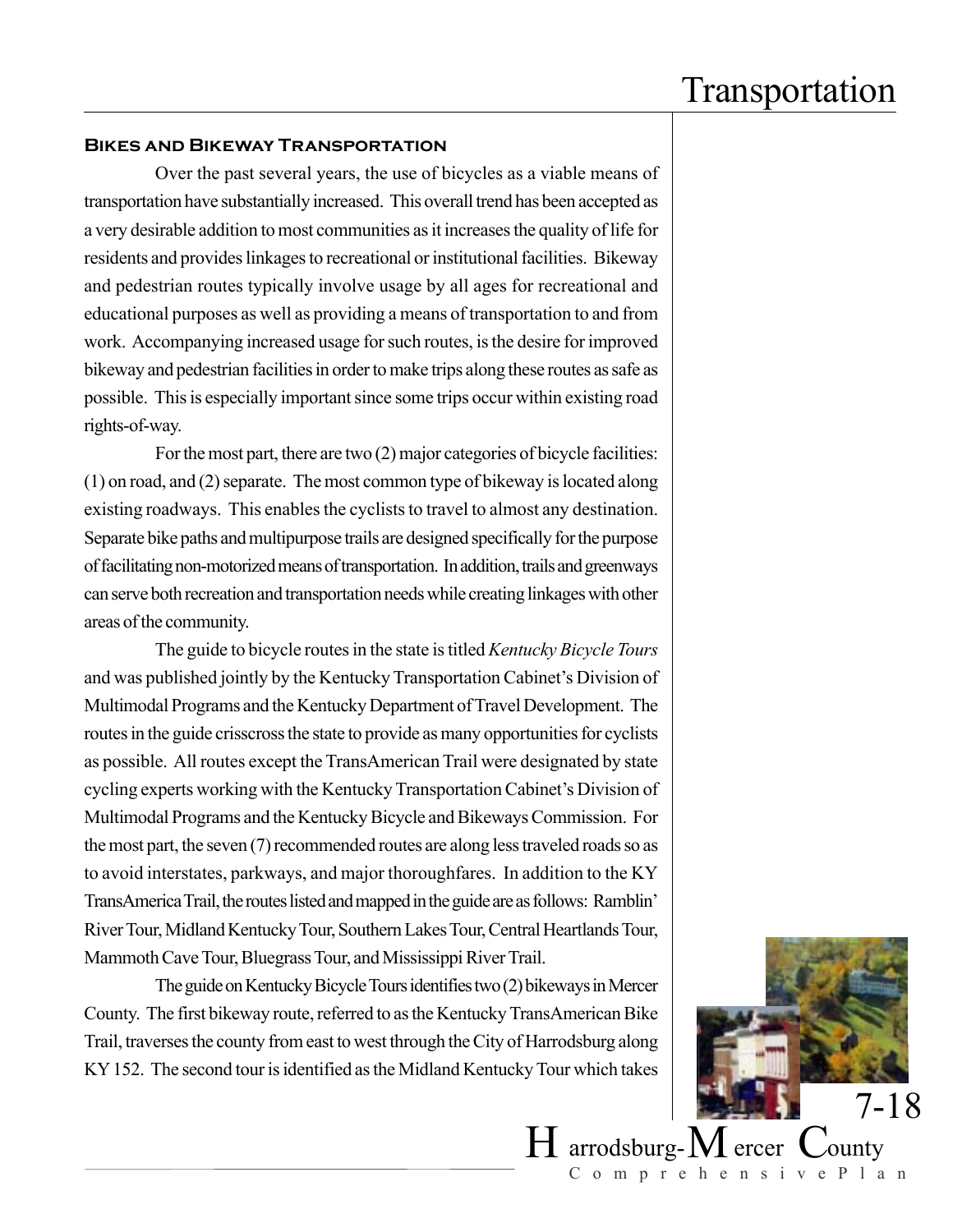.

a cyclist from west to east across the center of Kentucky. The tour begins at Land Between The Lakes goes through Cadiz, Pennyrile Forest State Park, Lake Malone, Bowling Green, Mammoth Cave National Park, Horse Cave, Lancaster, Danville, Berea, Red River Gorge, Prestonsburg, and Paintsville. Only a short distance of the tour is located in Mercer County, north along KY 33 to Burgin then follows KY 152 (also the TransAmerican Bike Trail) across Herrington Lake. It is also important to note that the "Bike Trek to Shakertown" is an annual event scheduled in late September. Figure 7-7 shows the location of Mercer County Bicycle Routes and Scenic By-way located along U.S. 68.

In the future, it is recommended that the planning commission encourage the development of multi-modal facilities such a pedestrian and bikeways as development occurs in order to mitigate traffic congestion and to promote active living in the community. Recommended areas for the provision of multi-modal transportation in Mercer County are identified in Exhibit III in the Land Use Chapter of the plan. These areas were identified as part of the *Legacy Plan: A Vision for the Future of Mercer County* by the Department of Landscape Architecture at the University of Kentucky in 2002.

Generally, the most effective approaches to enhance existing multi-modal systems and encouraging the development of effective and efficient alternative modes of travel are to:

Expand facilities that enable these modes of transportation to be used safely. This may require the reduction of interaction with motorized vehicles through the development of alternative ways, trails, or additional sidewalk construction.

• Increase the connectivity between these facilities and other community and recreational facilities in the county.

• Create safe intersections or crossings where these types of facilities meet existing roadways.

• Require the provision of such facilities as properties are developed or during major roadway projects where lanes or striping can be added.

If additional bikeway or alternative pedestrian routes are developed for the county, it is important that the routes are carefully coordinated with the existing road network and traffic volumes to provide safe facilities for the biker, pedestrian,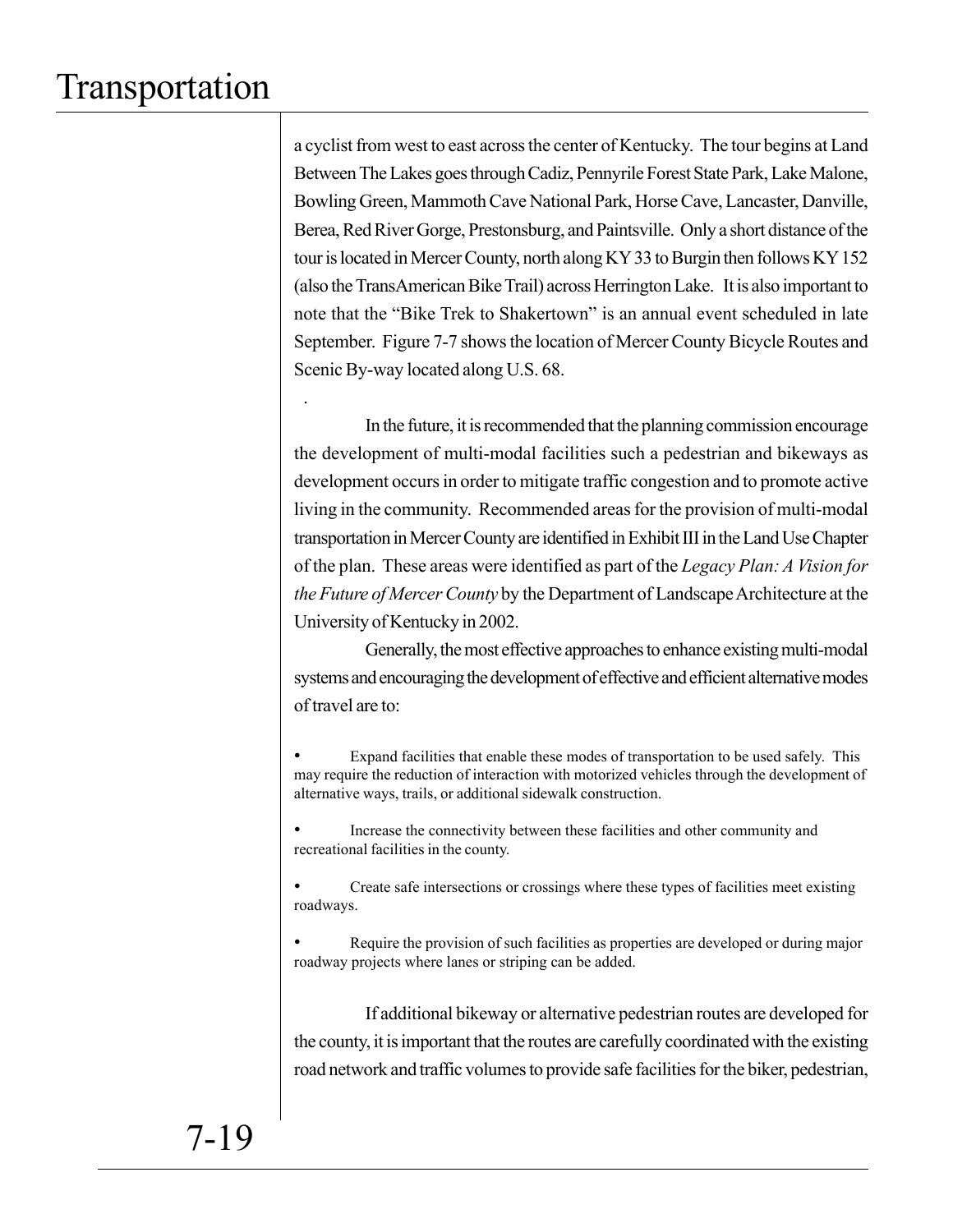and motorist. The safest bikeway is a bicycle trail that is separated from the roadway and is devoted solely to bike travel. Separate bike trails should be used where traffic along existing roadways is heavy and in locations where there are a large number of cyclists expected to travel. Other possible facilities are bicycle lanes and shared roadways. Bicycle lanes are located adjacent to an existing lane or curb, while cyclists occupy the existing roadway on a shared bikeway system. These two methods should ideally be used in areas of low traffic volumes in order to prevent hazardous conditions to the cyclists and motorists. In addition, the availability of usable rights-of-way for bikeways should also be considered, especially as areas are development adjacent to the U.S. 127 by-pass.

#### **Public Transportation**

The Kentucky Transportation Cabinet describes the Kentucky public transportation system as having several components which provide statewide comprehensive services. These services can be broken down into four (4) classifications which are: (1) intercity and interstate buses which move passengers and freight, (2) rural public transportation vehicles for the elderly and disabled which meet the special needs of their users, and (4) bus/transit systems in the cities which provide scheduled passenger service.

At the present time, the Senior Citizens Center located at Anderson-Dean Park has two (2) vans to provide public transportation to elderly persons in Mercer County; however, there is not a fixed route bus/transit system, interstate bus station or terminal, or a rural public transportation service. In addition, there are not any private or publicly owned mass transit facilities serving the citizens of Mercer County. At the present time taxi service is available in Mercer County through the Mercer County Cab company which is located in Harrodsburg. Other taxi services in the area are located in Bardstown and Danville.

#### **WATERWAYS**

Mercer County is bounded by the Kentucky River on the northeast. The Kentucky River is a navigable waterway and has a fully operational lock system. However, there are not currently any commercial uses occurring on this segment of the river. The closest commercial use is the Valley View Ferry which continues KY



 $H$  arrodsburg- $M$  ercer ComprehensivePlan